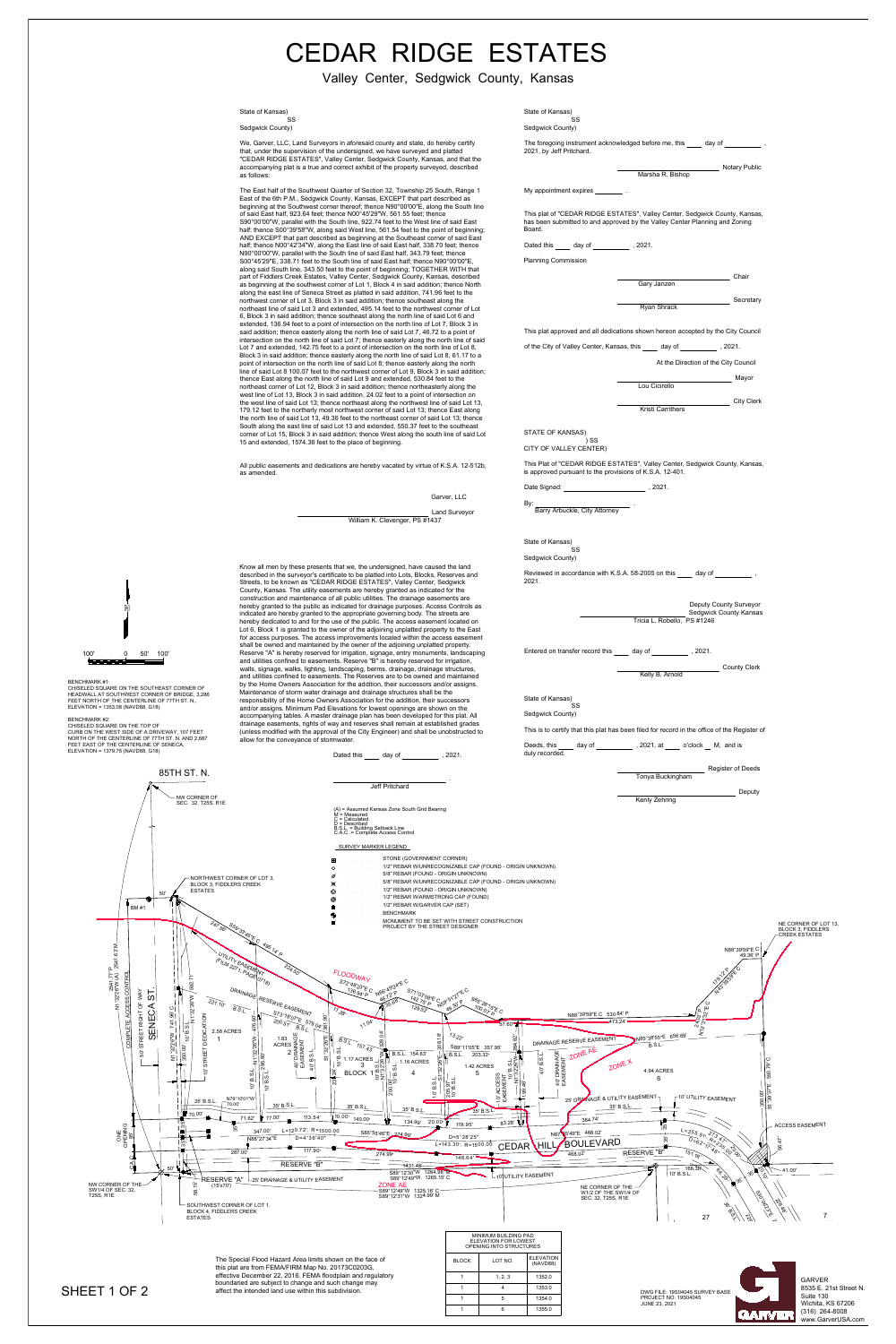Valley Center, Sedgwick County, Kansas<br>
N89°12'49"E 2650.31' M



**DWG FILE: 19S04045 SU<br>PROJECT NO. 19S04045**